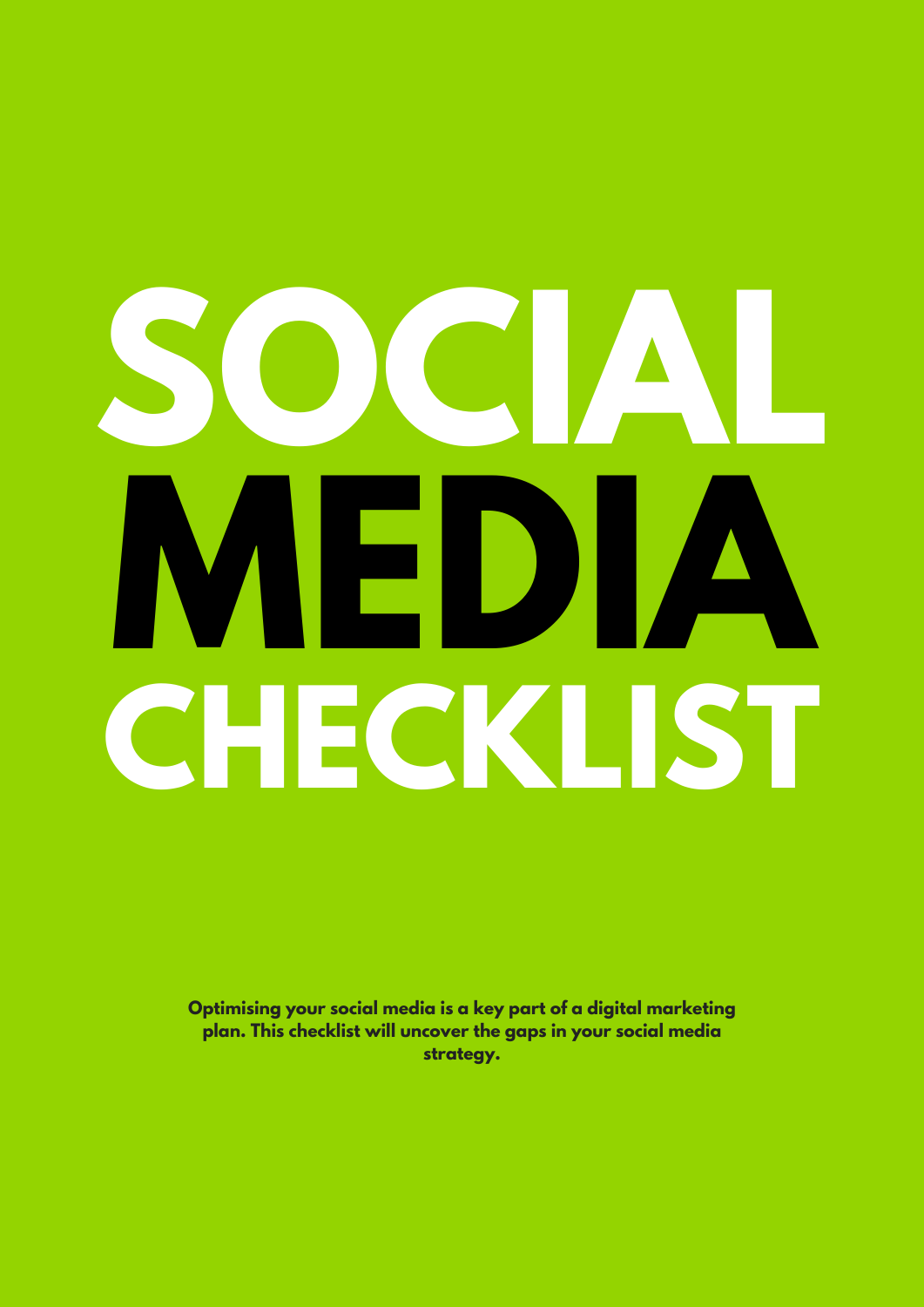Are you groaning and rolling your eyes at the very suggestion of performing an Instagram audit? We can't blame you—it hardly sounds like a fun way to spend your time.

However, if you're eager to discover what's working (and what isn't!) on your brand's Instagram account, it's a necessary step to take. Conducting your own Instagram audit will empower you with all sorts of information you can leverage to take your Instagram account up a notch (or, honestly, several notches).

Answer the questions as YES or NO based off of your business or personal social media accounts. After you've answered the questions, evaluate how you can improve in some areas to fully optimize social media for your business.

### **LET YOUR WORDS DO THE TALKING - INSTAGRAM BIO**

Although Instagram bios are short, it's important that you pay attention to what you're saying there to ensure it's an adequate reflection of your brand. Your bio should address who your brand is, as well as what it does.

A simple way to make sure you touch on those points? Imagine yourself shaking someone's hand at a networking event and introducing your brand. What would you say?

That simple exercise will help you to ensure that you hit on the most important pieces. And don't forget you also get a clickable link in your bio. Most people use it to drive traffic to their website's homepage—but this is limiting and leads to missed opportunities.

#### **A PICTURE SPEAKS A THOUSAND WORDS**

Most business owners on Instagram don't think about updating their Instagram profile, but doing so can be a great way to keep the profile fresh and relevant. Adding logo variations or designs specific to a marketing campaign can encourage followers to check out your profile more frequently than they might otherwise.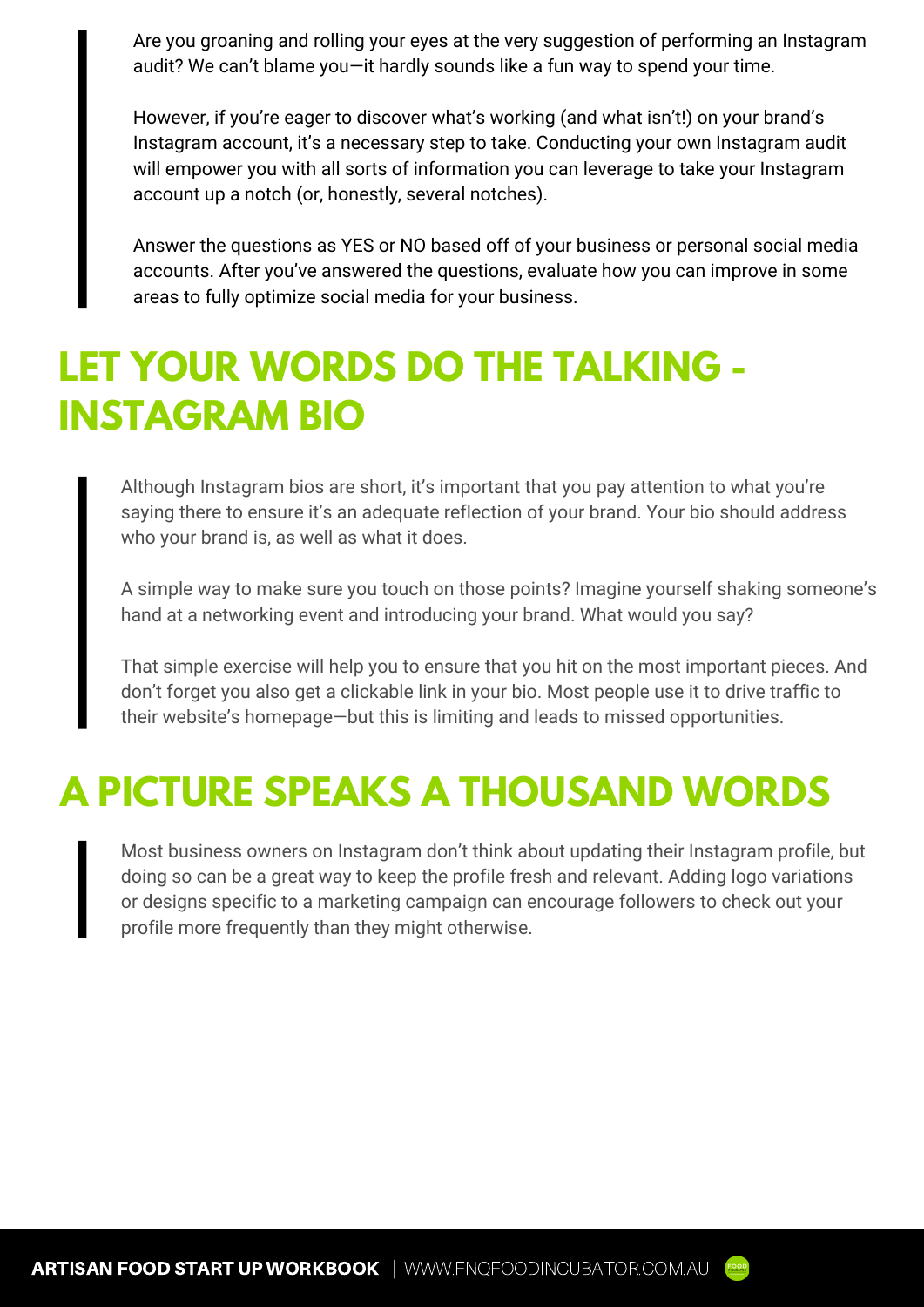## **WHEN APPEARANCE COUNTS**

If appearance isn't something you've been too concerned about up to this point, an Instagram audit is a good time to ensure that you're giving the visual element the attention it deserves.

You should curate a profile that makes a statement. The most attention-grabbing Instagram accounts have a cohesive aesthetic that complements the brand's overall vibe. The images you post should have similar colors, subjects, or feelings to them in order to maintain a consistent look.

## **YOUR THE VOICE, TRY UNDERSTAND IT....**

It's important to turn a closer eye to the language you've been using to ensure that it fits the overall voice and personality of your brand. Scroll through some of the captions on your recent photos. Do those captions fit with your brand's voice?

#### **KNOW YOUR NUMBERS**

The only way to know if your Instagram strategy is working is if you have the analytics to prove it. While an Instagram Business account does offer some basic information about performance, third-party analytics platforms provide a wealth of information that is otherwise inaccessible.

# **QUALITY OVER QUANTITY**

You may think that having a large number of followers is important to create a fully optimised Instagram profile. After all, the more followers a brand has the more credible it often appears. But a quick look at Instagram profiles owned by some of the largest companies in the world shows that follower quality is more important than quantity.

Focus on developing a strategy that engages the target audience rather than boosting the numbers of followers just to project an air of credibility.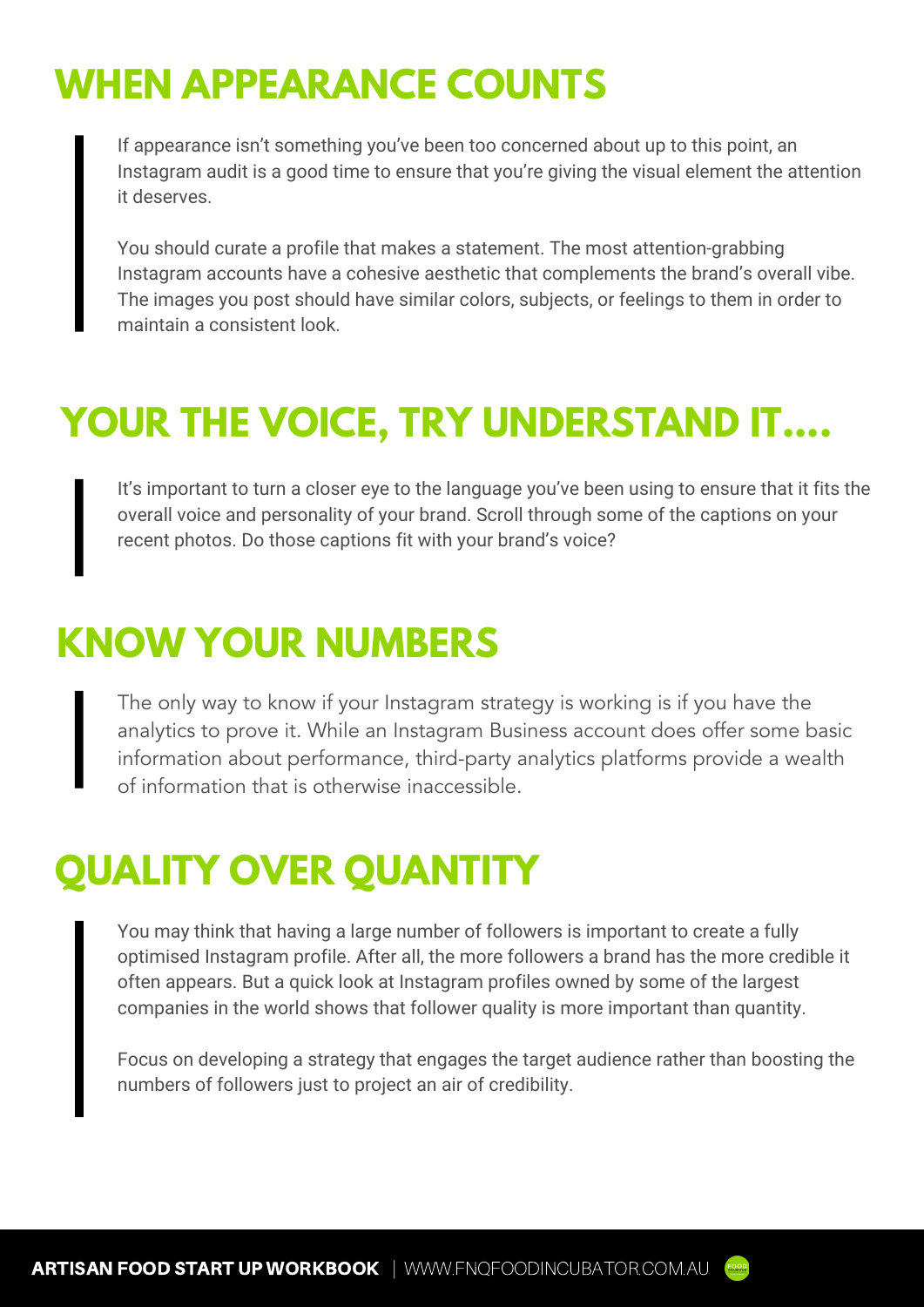## **INSTAGRAM**

Is your handle and name a representation of your business/product? Is your profile photo of your logo or product? Does your bio introduce your brand & have a clickable link? Is your content branded? Is your feed consistent/attractive to the eye? Are you using the right hashtags for your posts/food industry? Is there a call-to-action in your captions? Are you following accounts that are relevant and aligned? Are you responding to comments in a timely manner? Do you dedicate time to engage with your followers? Do you engage with food industry hashtags and your target audience? Are you being spammy with likes, comments, and follows? Are you building a community with your followers?

**YES NO**